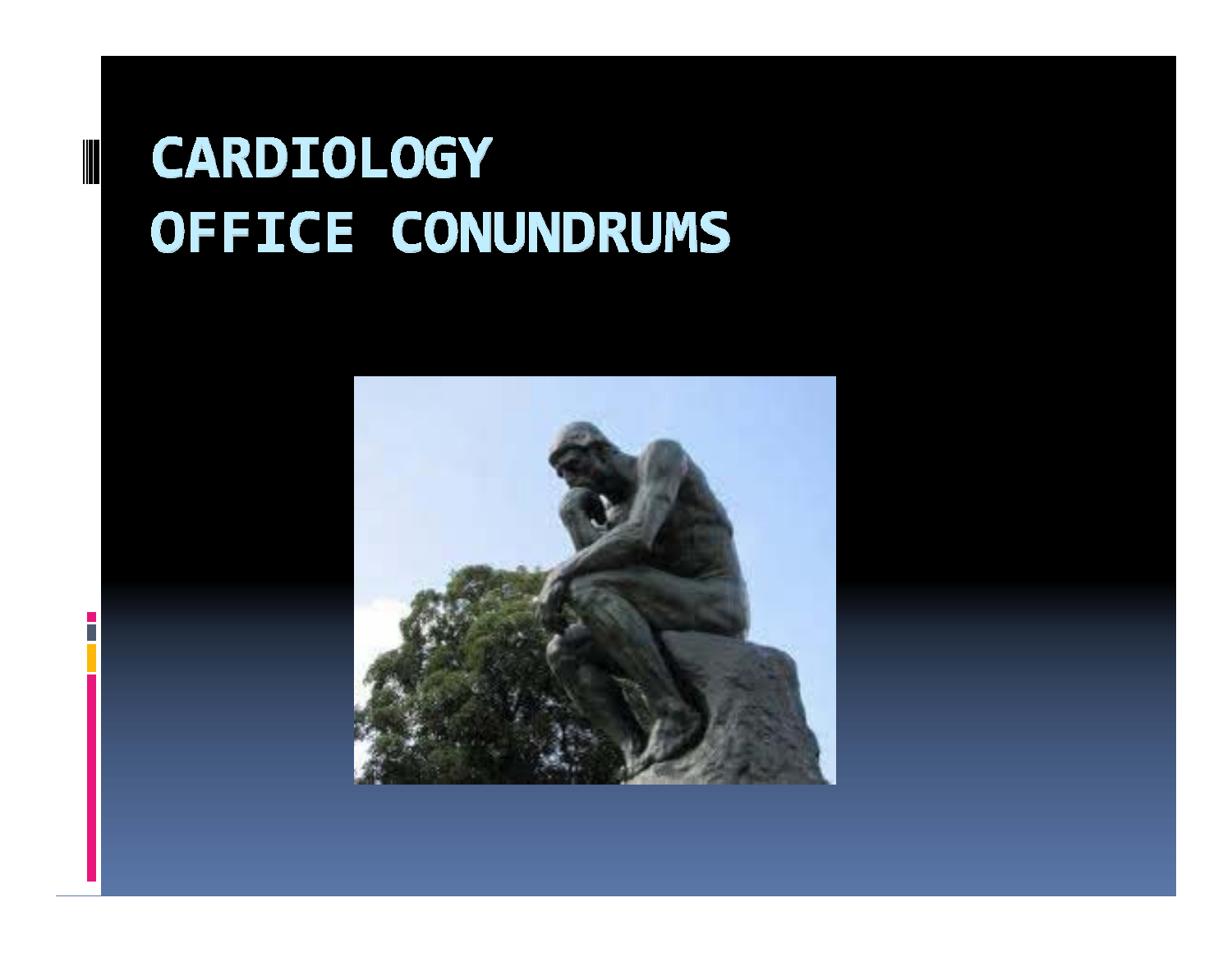# Atrial Fibrillation Thromboemboli/stroke prevention

- " When to use New Anticoagulant Agents?
- Dabigatran (Pradaxa)
- Rivaroxaban (Xarelto)
- Apixaban\*
- Edoxaban\*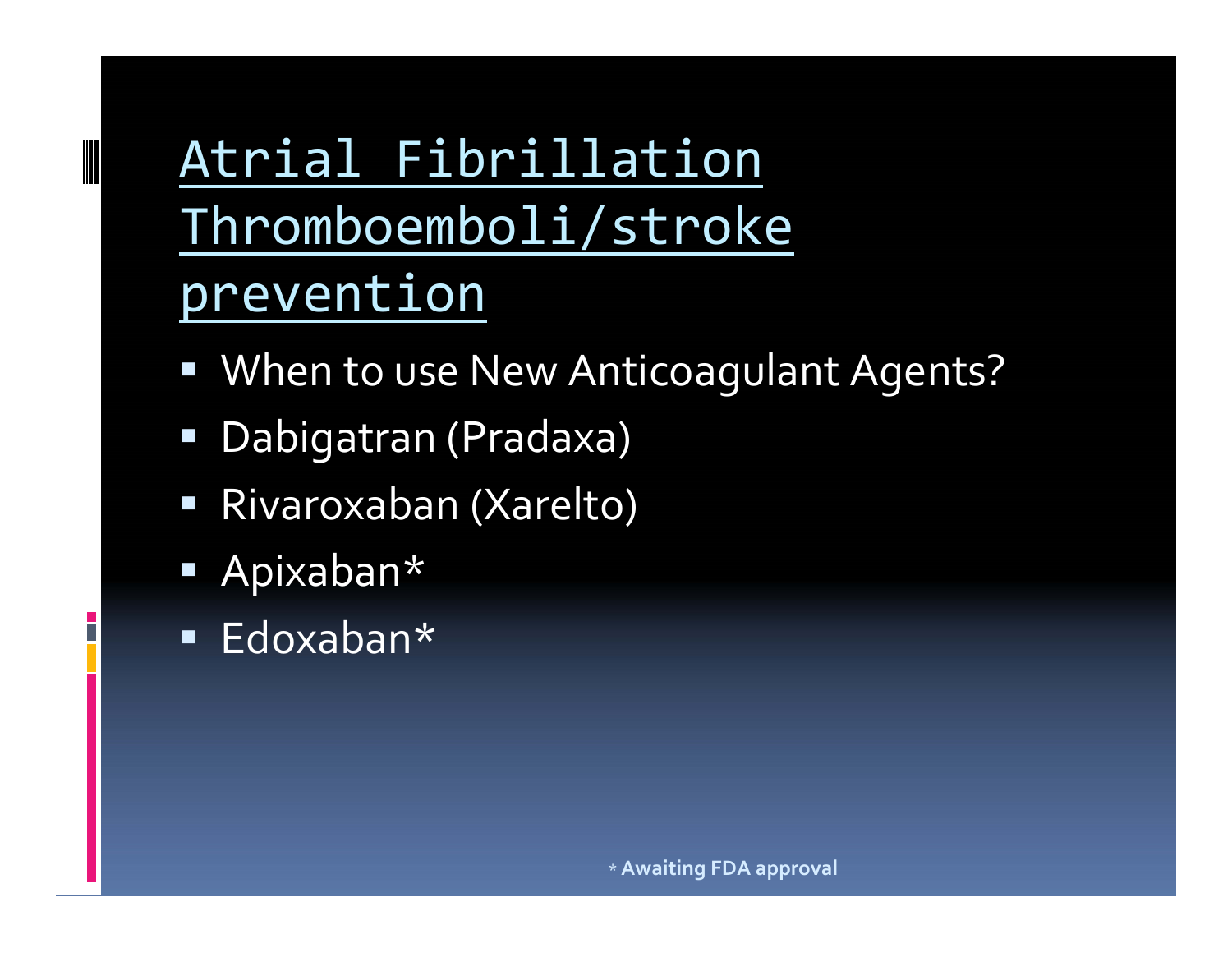# Typical Conundrum

<u>A.F. </u>68yo h/o Hypertension routine EKG shows Atrial fibrillation @ 80.No symptoms. Daily 2mi walk now limited by hip arthritis‐Motrin PH‐ Carotid U/S for dizziness 50% RC lesion No MI,DM,bleeding hx. Normal renal and hepatic function. Meds‐ Atenolol <sup>100</sup> mg/d, ASA 81mg/d, Motrin 200mg/d. FH‐ Mother had atrial fib and died of CVA. Social‐ 1 glass of wine/night, no smoking.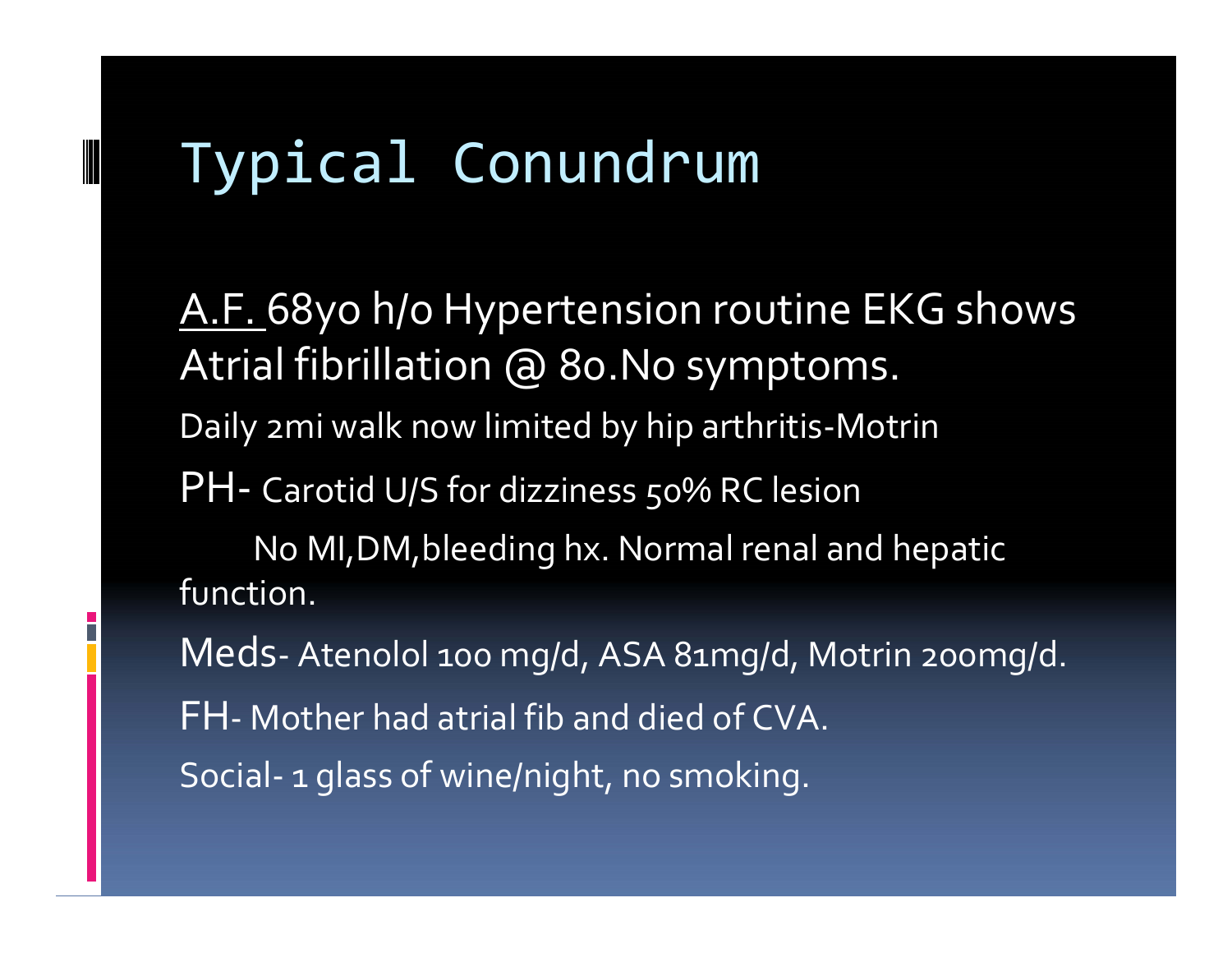# Atrial Fibrillation Evaluation

- 1. Evaluate for associated structural heart disease
- 2. Management of cardiac and arrhythmia risk factors
- 3. Decision regarding rate or rhythm control
- **4. Choice of Anticoagulant**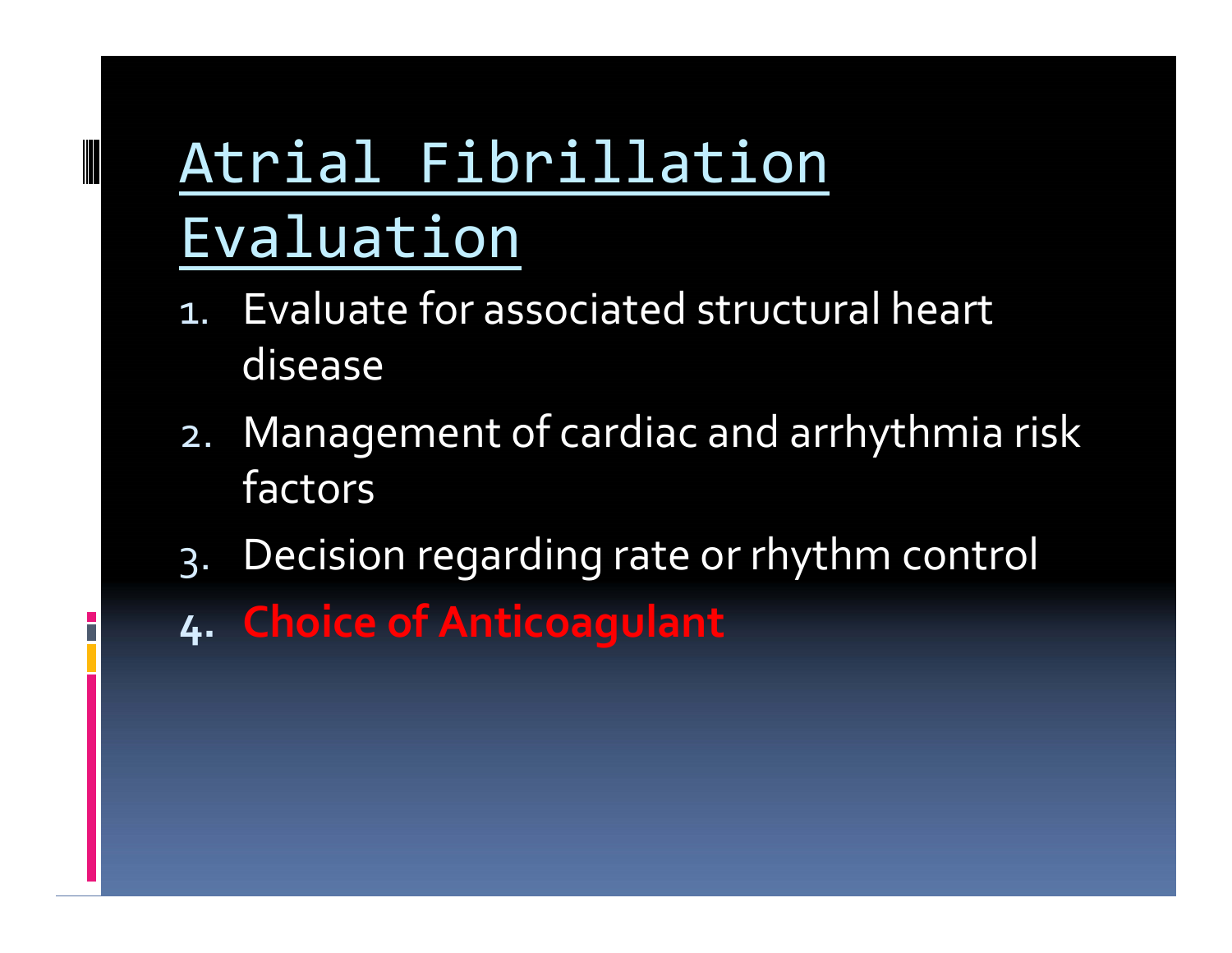## STROKE RISK‐CHADS2

**CONGESTIVE HEART FAILURE(SYMPTOMS AND IMPAIRED EF)** 1**H**YPERTENSION  $\mathsf N$  1 **A**GE $\mathsf{L} > 75$  1 **D**IABETES 1 **S**TROKE 2

 $\blacksquare$ *?Effect of treatment, Protienuria/renal disease, Hyperthyroidism*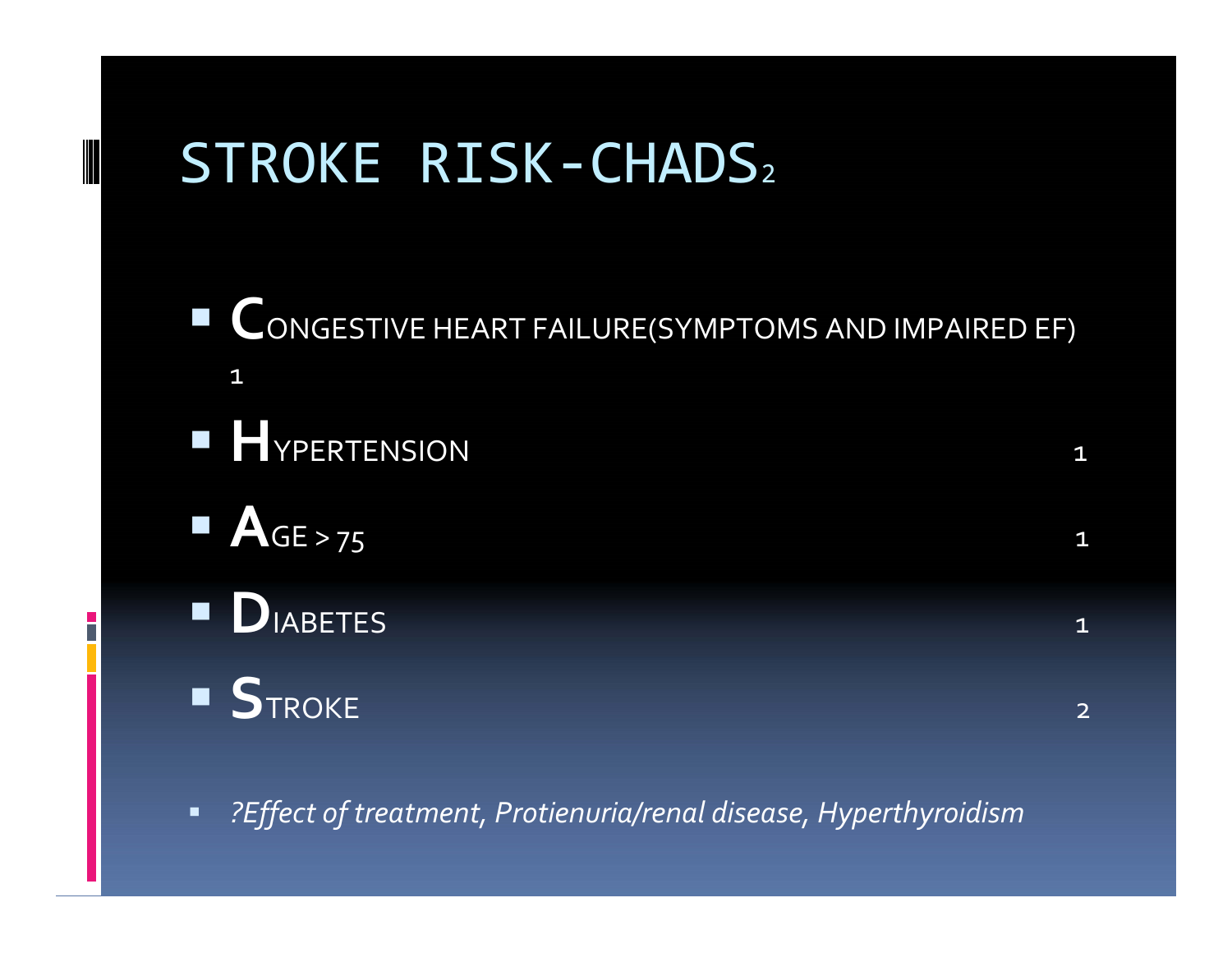# Yearly Stroke Risk per CHADS Score

| <b>Chads Score</b> | % Stroke risk /year |
|--------------------|---------------------|
| $\overline{O}$     | 1.9                 |
| $\overline{1}$     | 2.8                 |
| $\overline{2}$     | 4.0                 |
| $\mathsf{3}$       | 5.9                 |
| 4                  | 8.5                 |
| $5\overline{)}$    | 12.5                |
| 6                  | 18.2                |

High risk <sup>&</sup>gt; <sup>2</sup>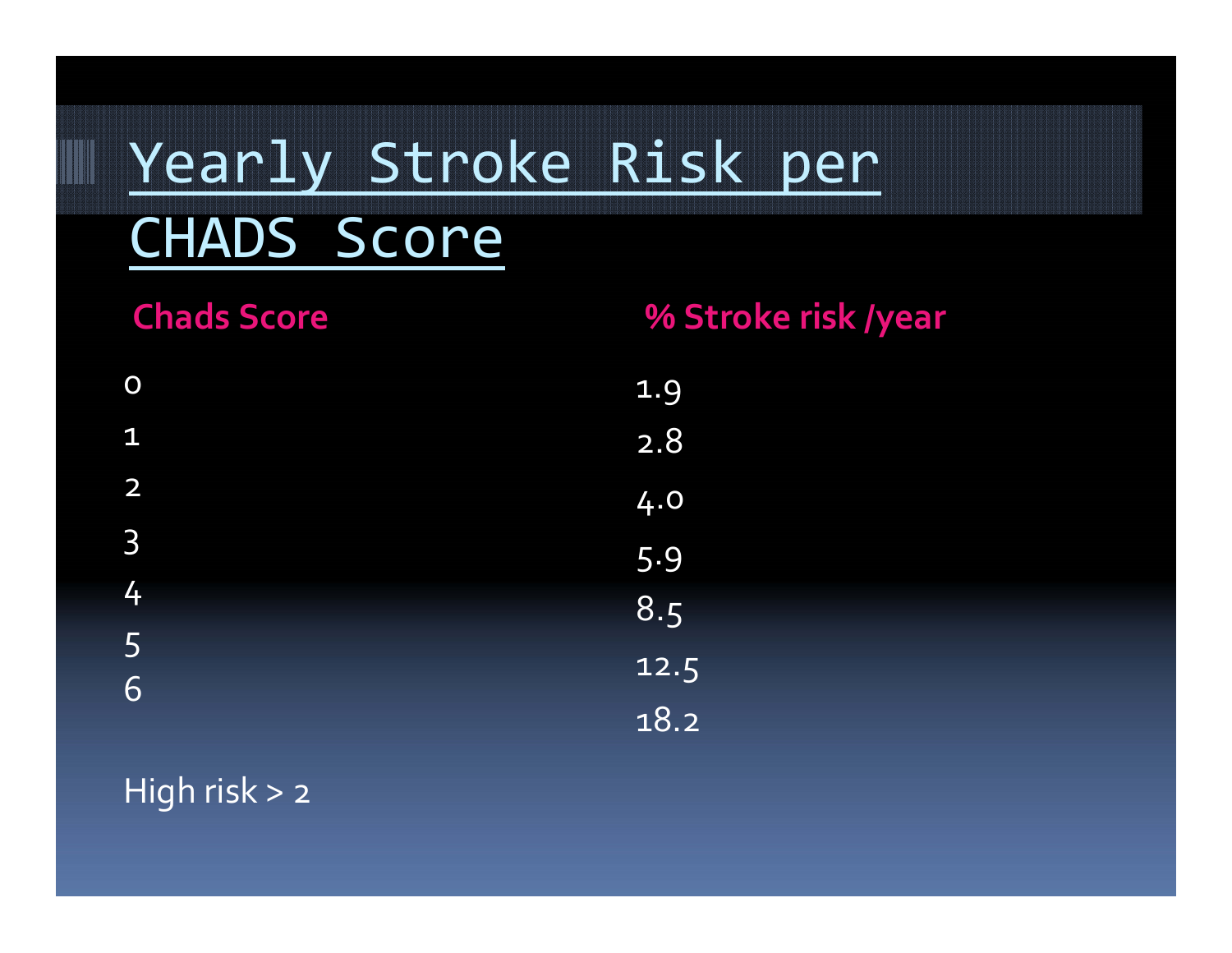### Consider CHADSVAS $\mathsf c$

| $\blacksquare$ CHF                    |             |
|---------------------------------------|-------------|
| · HYPERTENSION                        | 1           |
| $\triangle$ AGE > 75                  | 2           |
| <b>DIABETES</b>                       | 1           |
| STROKE                                | 2           |
| VASCULAR DISEASE (MI, PVD)            | $\mathbf 1$ |
| $\overline{AGE65-75}$                 | $\mathbf 1$ |
| <b>SEX (FEMALE)</b>                   | 1           |
| (low risk-o, intermediate-1, high >2) |             |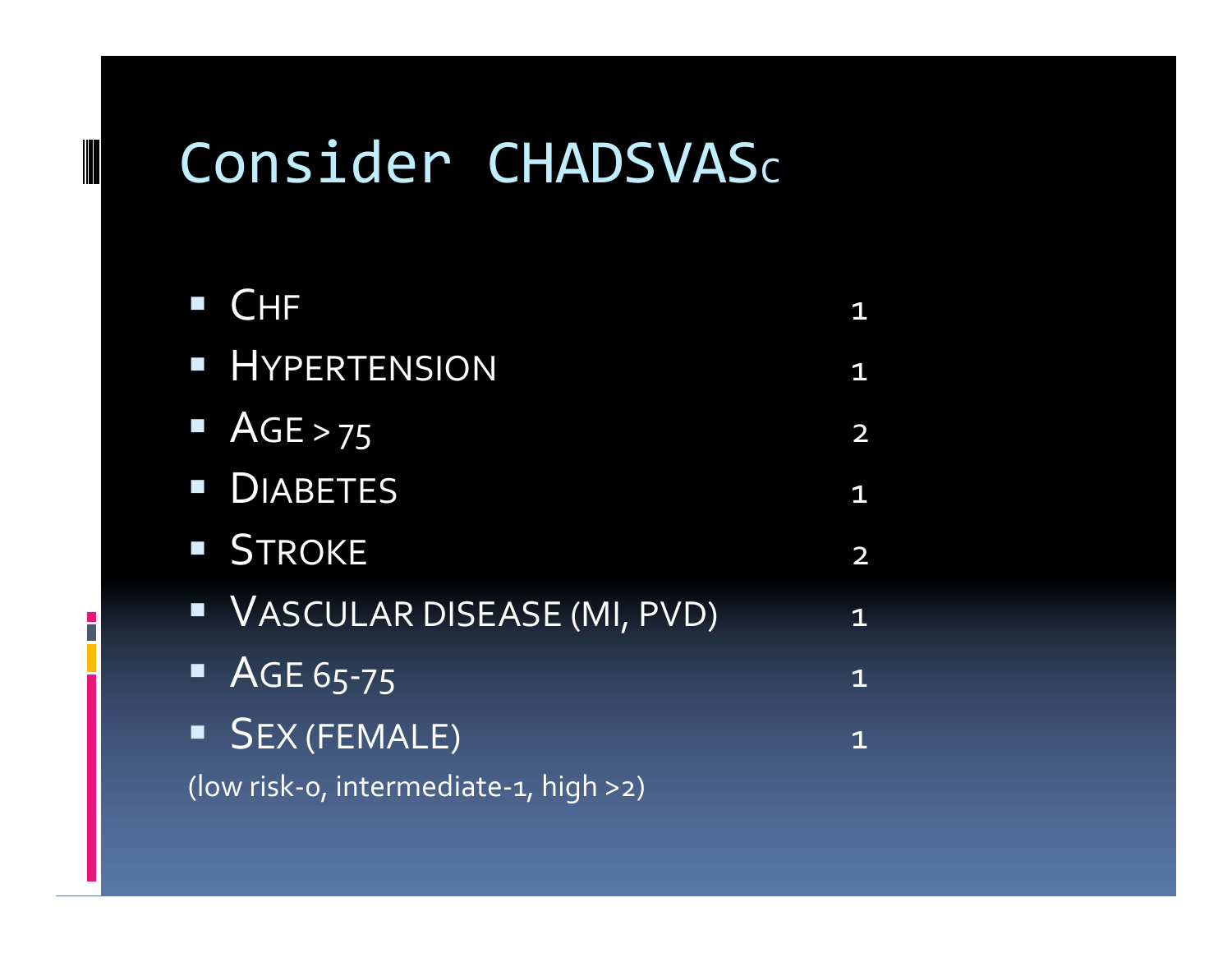# Yearly CHADSVASc Stroke risk

| % stroke/year         |
|-----------------------|
| $\boxed{\phantom{1}}$ |
| 1.3                   |
| 2.2                   |
| 3.2                   |
| 4.0                   |
| 6.7                   |
| 9.8                   |
| 9.6                   |
| 6.7                   |
| 15.2                  |
|                       |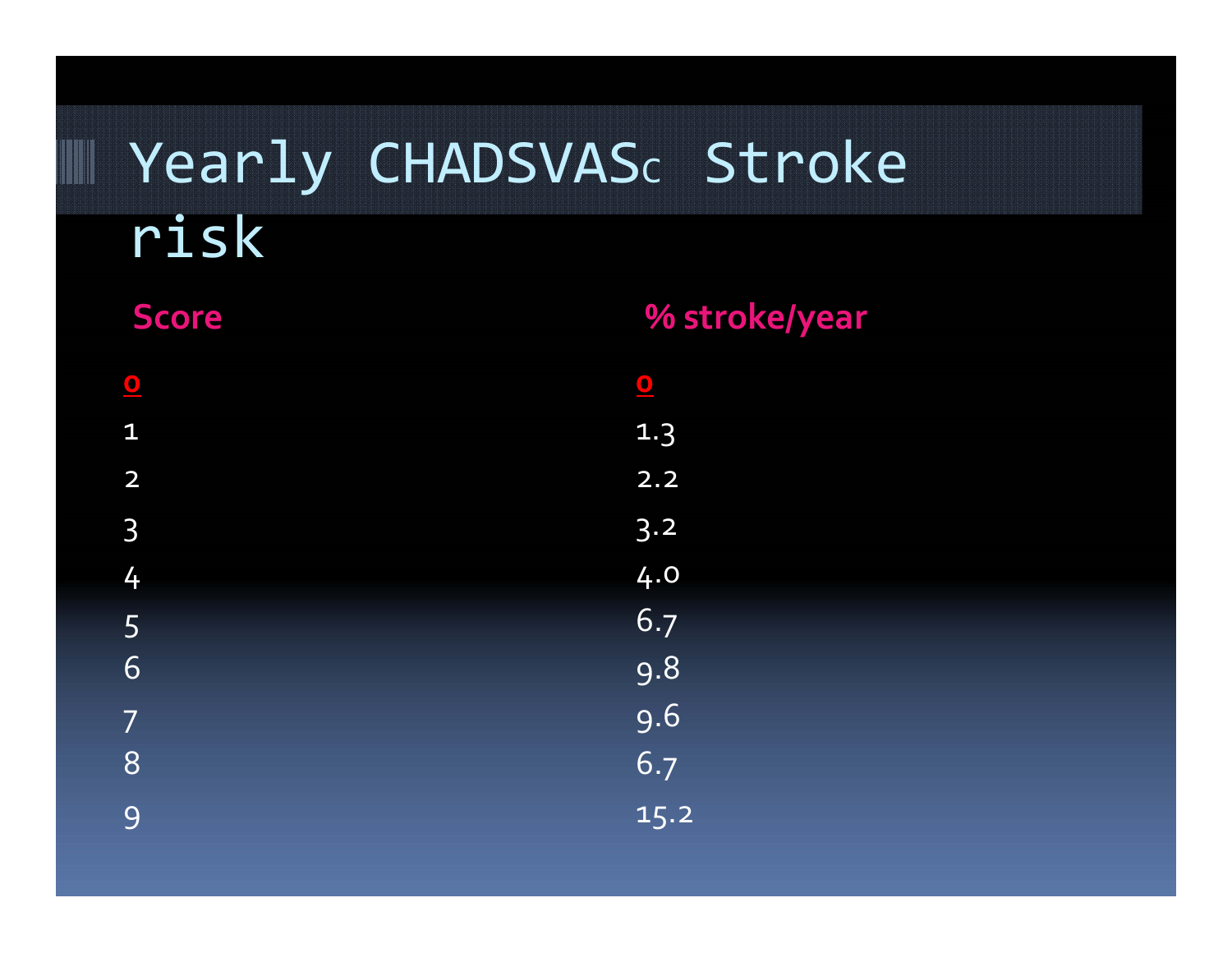# Risks of Anticoagulation‐ Bleeding  $HASBLED-Score$

| Hypertension             |                |
|--------------------------|----------------|
| Abn liver/renal function | $1 - 2$        |
| Stroke                   | $\mathbf{1}$   |
| <b>Bleeding history</b>  | $\mathbf{1}$   |
| $L$ abile INR            | $\overline{1}$ |
| Elderly                  | $\overline{1}$ |
| Drugs/ETOH               | $1 - 2$        |
| High risk $>3$           |                |

#### OTHER

- $\mathcal{L}_{\mathcal{A}}$ ■ Fall risk
- Frailty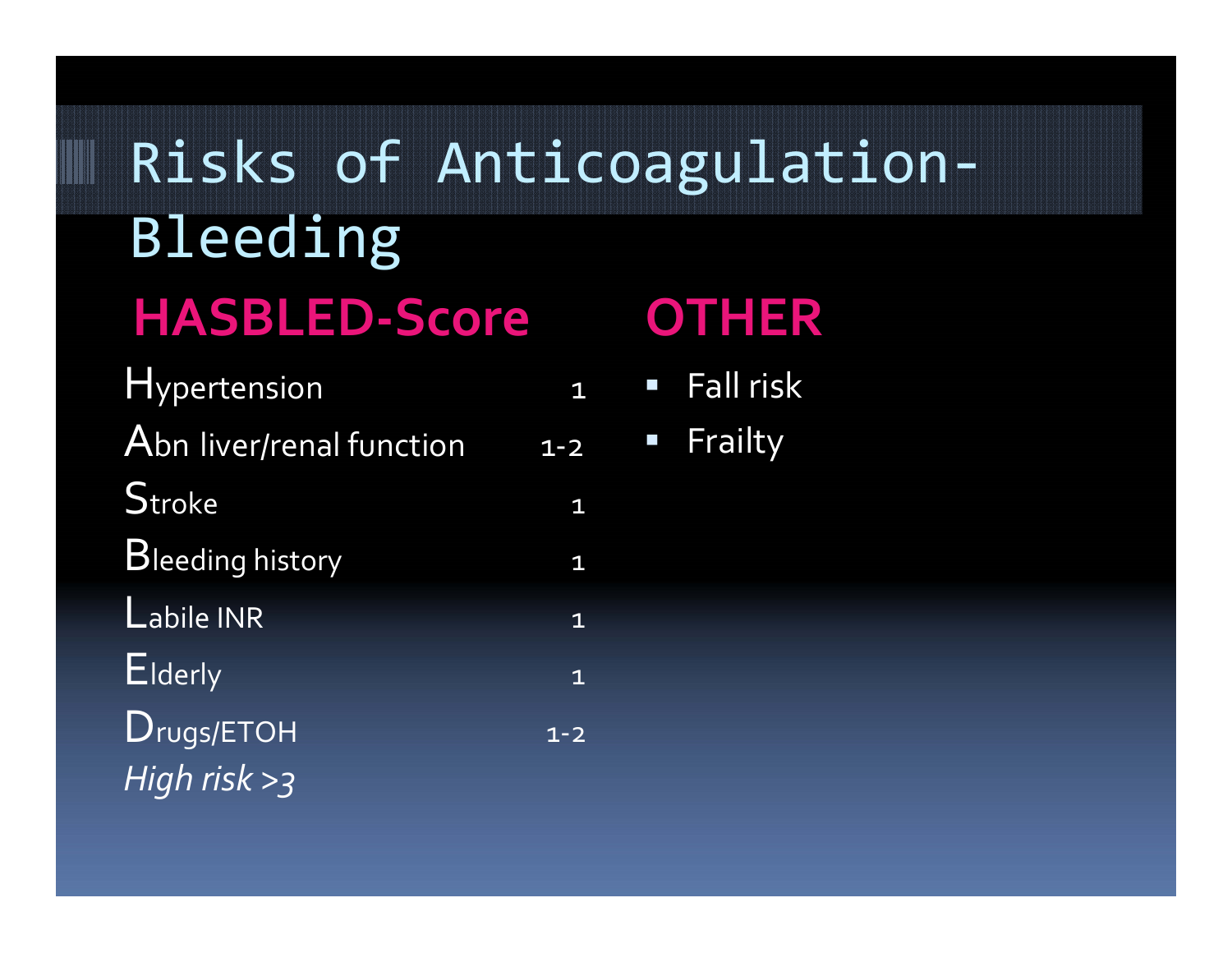#### Mrs A.F. – risk analysis

F.

■ CHADS-1 >> ASA C**H**AD**VAS**‐ 4 >> WARFARIN/EQUIVALENT **H**ASBLE**D**‐ <sup>2</sup>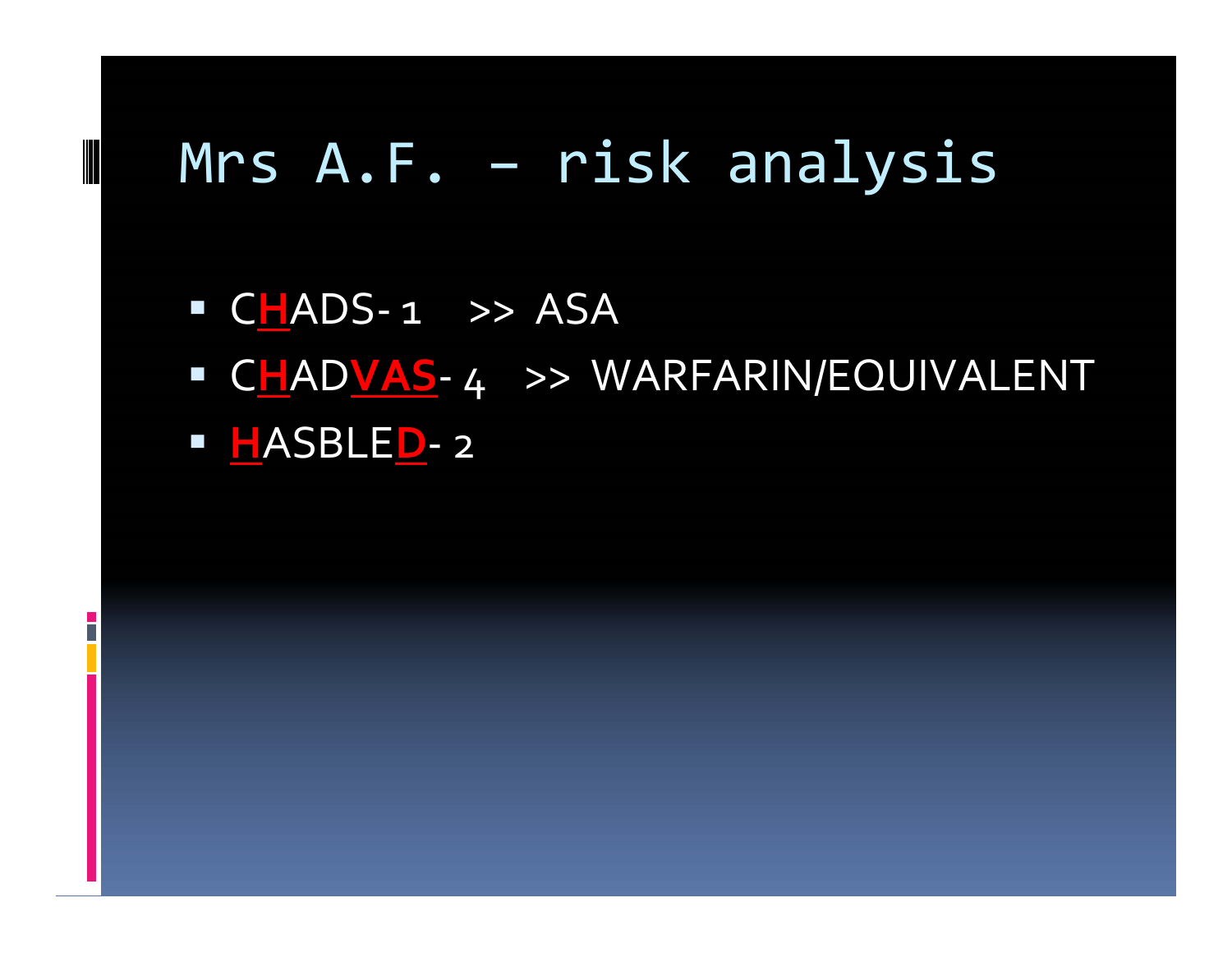### Do I Use <sup>a</sup> New Agent?

- Advantages over Warfarin
- 1. No INR blood test to monitor drug levels
- 2.No significant interaction with foods, most other drugs.
- 3. Trial trends towards better stroke protection, less bleeding (particularly intracranial) and perhaps mortality. RELY, ROCKET‐AF, ARISTOTLE.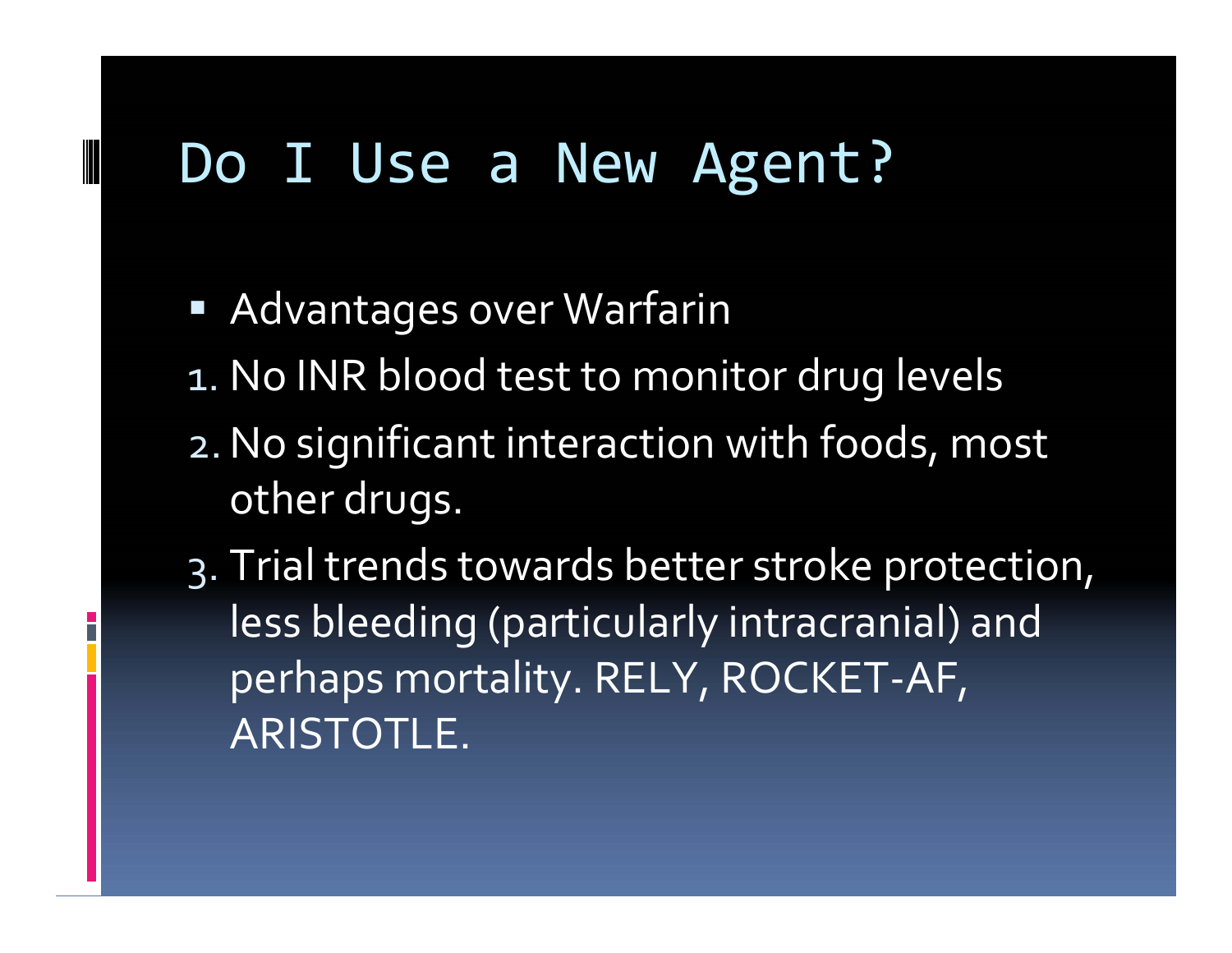### THE DARK SIDE

1.Cost to the patient. 2.It's a new drug!! 3.Lack of comparative data between agents ‐Populations studied in Trials quite different. ‐In ROCKET‐AF (rivaroxaban)warfarin comparison group had poor INR control . 4.Renal function and the older patient. Not to use if GFR 15‐30.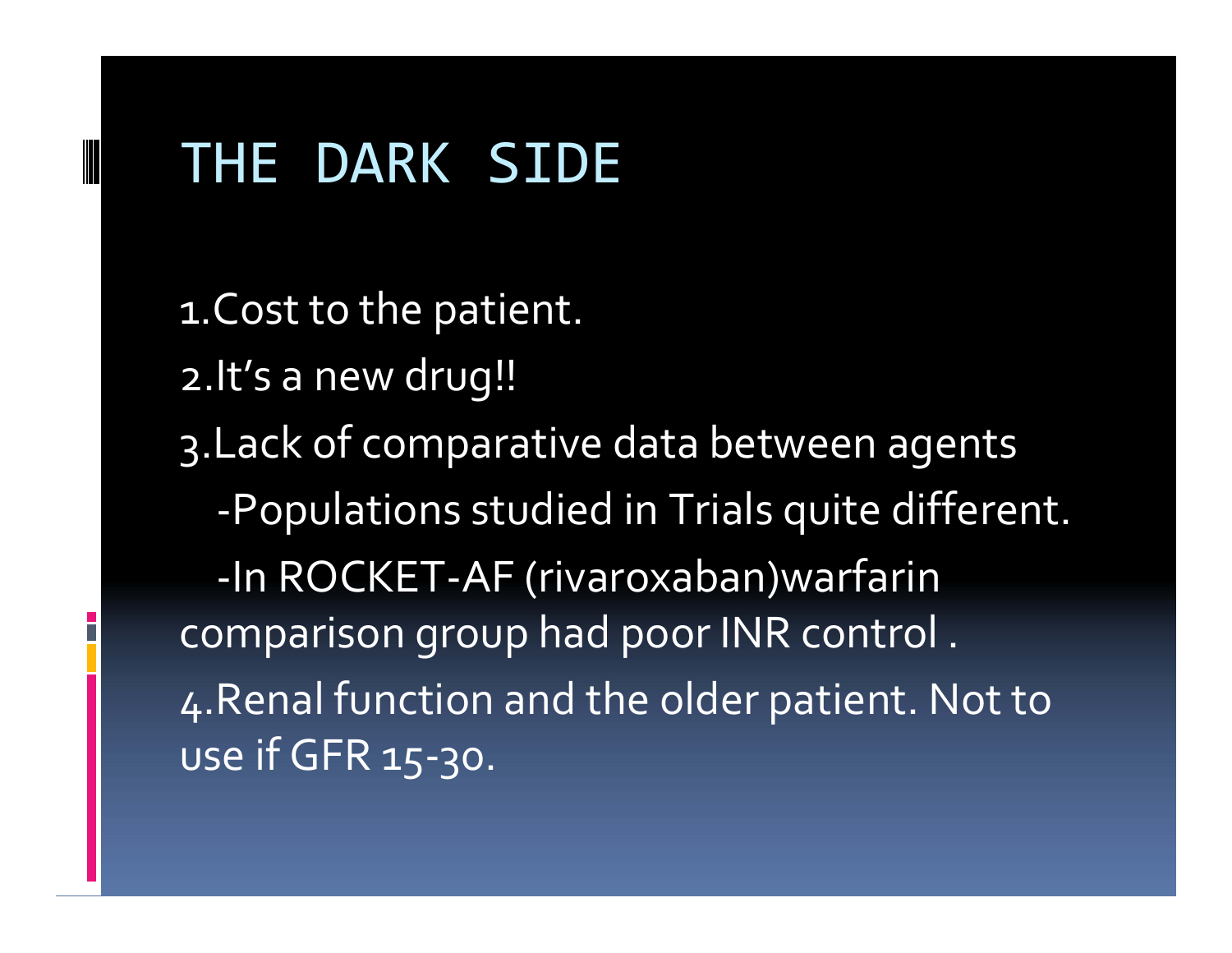5. Possible increased risk in the non-compliant patient due to shorter half life of drugs.

6. Inability to reverse anticoagulant effect quickly. (intracranial bleed risk).

-Intracranial bleed risk reduced by 2-3X (0.3%).

-No reversal of effect by administration of any clotting factors. Fortunately short 1/2 life of dabigatran.

-Theoretically dialysis might work for dabigatran-low protein binding- not rivaroxaban -Source of a current flurry of Class action Lawsuits.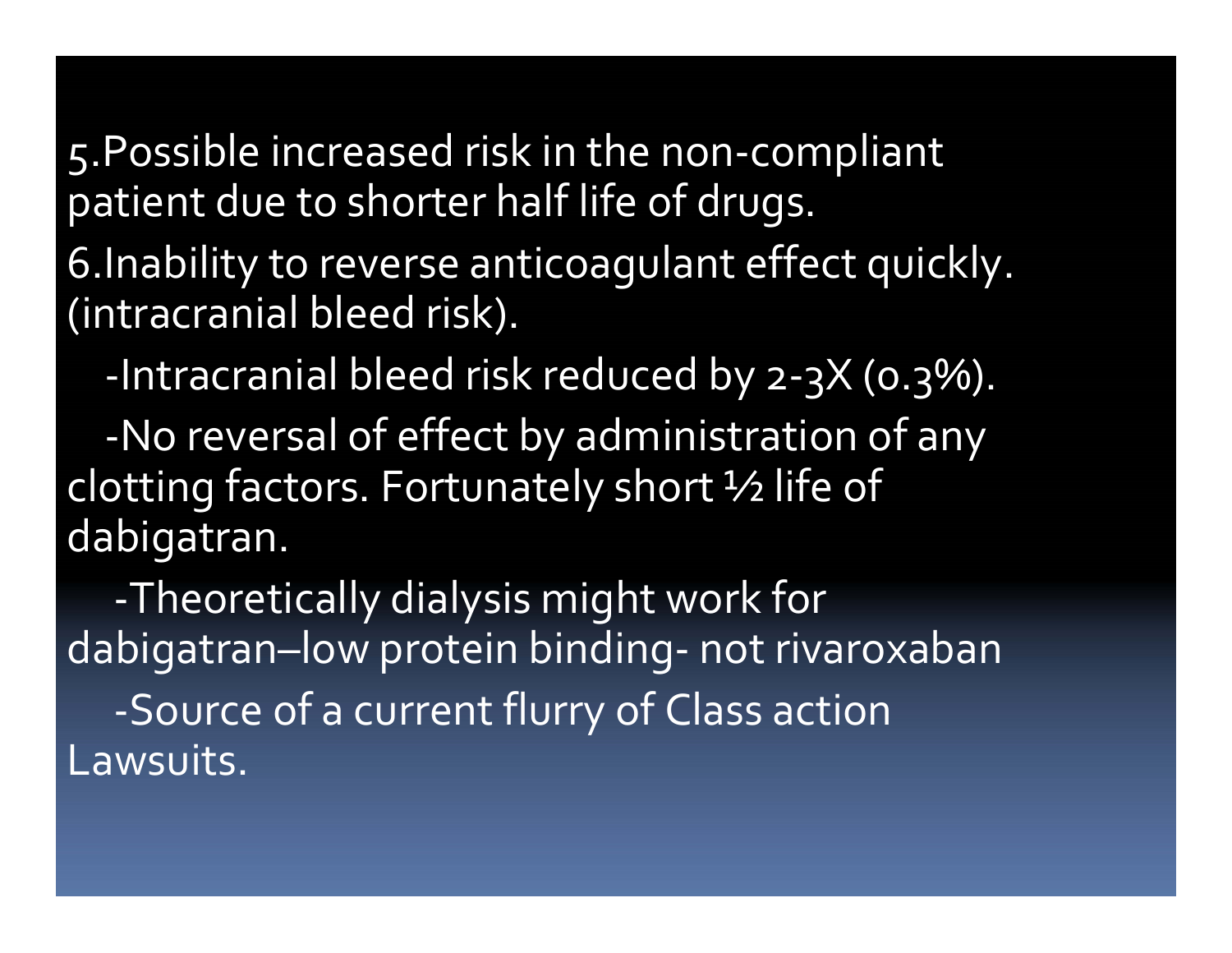

 $\mathcal{L}_{\mathcal{A}}$ 

## THE SOLUTION? CLINICAL JUDGEMENT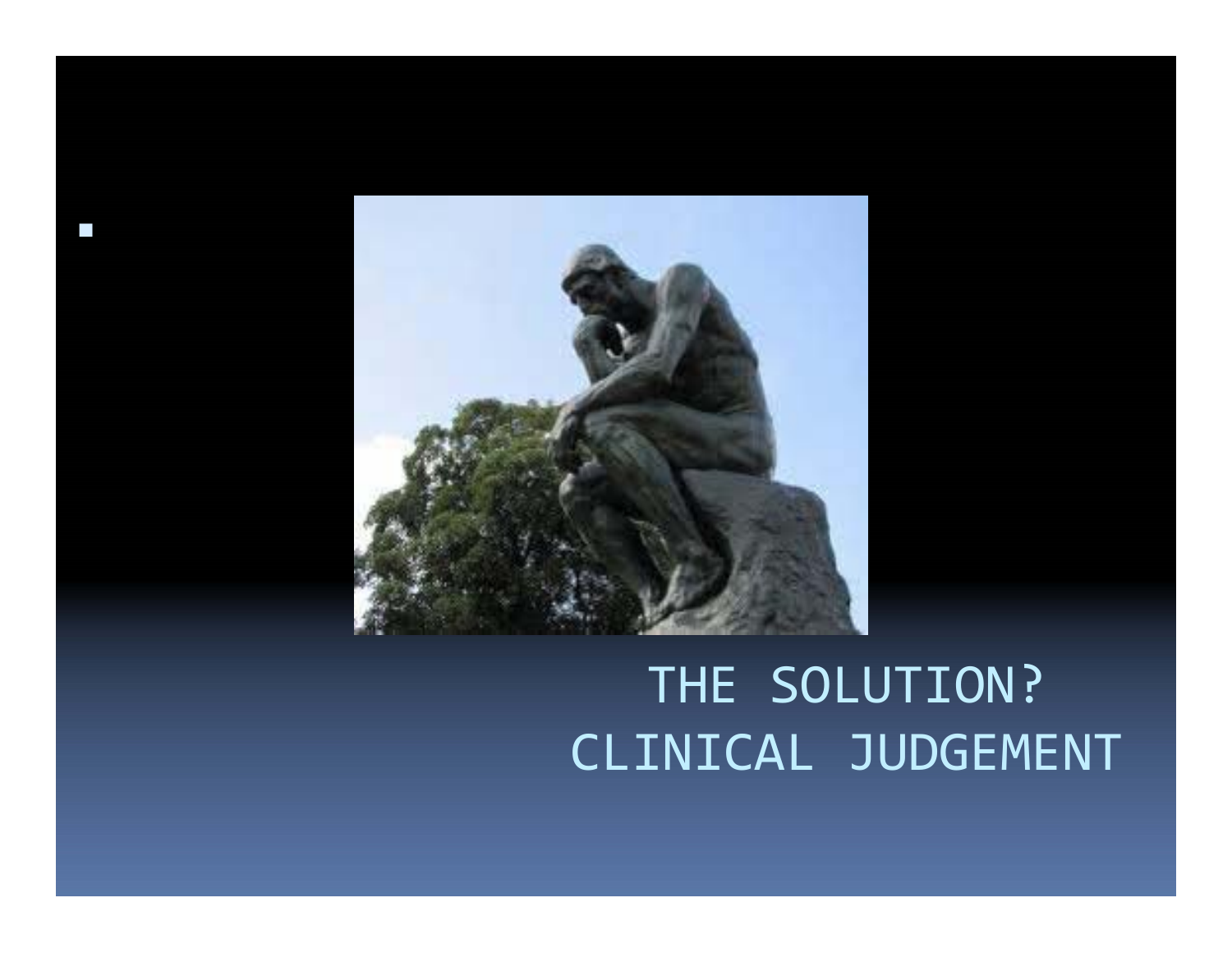#### References

Granger CB et al, Apixaban versus warfarinin patients with atrial fibrillation. NEJM 2011;356:981‐992.

Connolly SJ. et al Dabigatran versus warfarin in patients with atrial fibrillation. NEJM 2009; 361:1139‐51.

Patel MR,et al, Rivaroxaban versus warfarin in non valvular atrial fibrillation.NEJM 2011; 365:83‐91.

Camm,JA et al, European Society of cardiology guidelines for the managemen<sup>t</sup> of atrial fibrillation. European Heart Journal <sup>2010</sup> 31, 2369‐2429.

Fuster V et al, ACC/AHA/ESC guidelines for the managemen<sup>t</sup> of patients with atrial fibrillation. Circulation 114 2006, 257‐354.

Wann,SL et al, <sup>2011</sup> ACC/AHA/HRS focused update on the managemen<sup>t</sup> of patients with atrial fibrillation (update on Dabigatran).JACC, 57:11

Olesen,JB et al, Validation of risk stratification scheme for predicting stroke and thromboembolism in patients with atrial fibrillation: Nationwide cohort study. BMJ, 2011:342: d124.

Apostolakis,S et al, Performance of the HEMORR2HAGES,ATRIA, and HAS‐BLED bleeding risk‐predictions cores in patients with atrial fibrillation undergoing anticoagulation. JACC, 60, 9;861‐867.